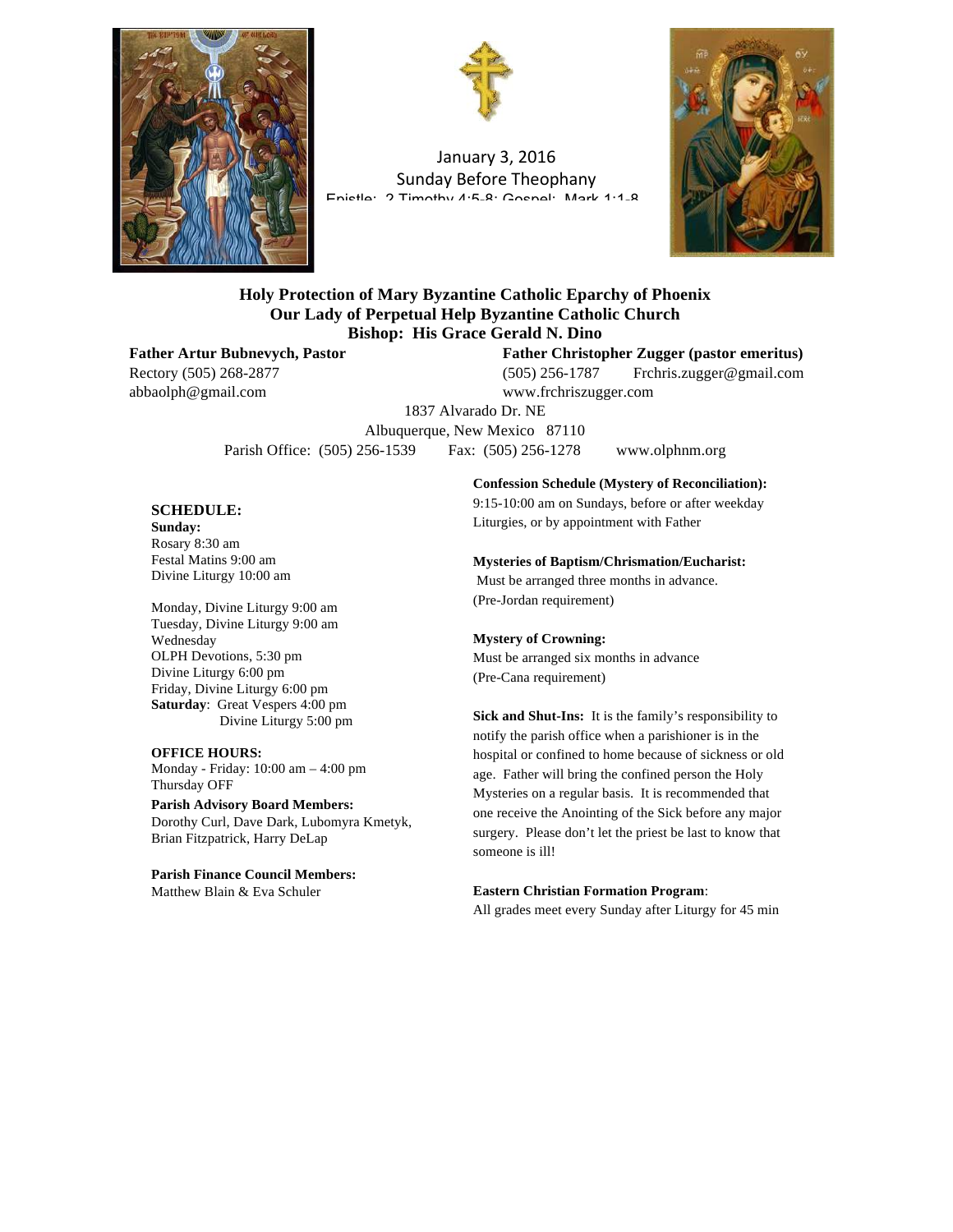**Welcome to our Church! If you are looking for a spiritual home, contact Father Artur or the office staff for more information. God bless you.**

| <b>Today</b>             | 8:30 am                                             | Rosary                                                     |  |  |
|--------------------------|-----------------------------------------------------|------------------------------------------------------------|--|--|
|                          | $9:00$ am                                           | <b>Festal Matins</b>                                       |  |  |
| Canned goods             | $9:15$ am                                           | Confessions                                                |  |  |
| collection for           | 10:00 am                                            | Divine Liturgy for Parish Family & Friends                 |  |  |
| <b>Franciscan Friars</b> |                                                     | Fr Chris: Birthday Blessings, Barbara De Lap               |  |  |
|                          |                                                     | by Donna Ceballos                                          |  |  |
| <b>Monday</b>            | <b>Synaxis of the 70 Apostles</b>                   |                                                            |  |  |
| January 4                |                                                     | Epistle: James 2:14-26; Gospel: Mark 10:46-52              |  |  |
|                          |                                                     | No Divine Liturgy today                                    |  |  |
|                          | 7:00 pm                                             | Knights of Columbus meeting                                |  |  |
|                          |                                                     |                                                            |  |  |
| <b>Tuesday</b>           | <b>Vigil of Theophany</b>                           |                                                            |  |  |
| January 5                | Epistle: 1 Corinthians 9:19-27; Gospel: Luke 3:1-18 |                                                            |  |  |
|                          | $9:00$ am                                           | Royal Hours                                                |  |  |
|                          |                                                     |                                                            |  |  |
|                          | $6:00$ pm                                           | Vigil Divine Liturgy of St. Basil                          |  |  |
|                          |                                                     | Blessing and health of Mary Sanchez                        |  |  |
|                          |                                                     | <b>Great Blessing of Water</b>                             |  |  |
| Wednesday                | Theophany of Our Lord/Holy Day of Obligation        |                                                            |  |  |
| January 6                |                                                     | Epistle: Titus 2:11-14 & 3:4-7; Gospel: Matthew 3:13-17    |  |  |
|                          | $9:00$ am                                           | Matins                                                     |  |  |
|                          | $10:00$ am                                          | Divine Liturgy for Parish Family, Benefactors and          |  |  |
|                          |                                                     | Friends/Great Blessing of Water                            |  |  |
|                          |                                                     | Fr. Chris: +Ann Yacik                                      |  |  |
|                          | 5:30 pm                                             | <b>OLPH Devotions</b>                                      |  |  |
| <b>Thursday</b>          | <b>Synaxis of John the Baptist</b>                  |                                                            |  |  |
| January 7                |                                                     | Epistle: Acts 19:1-8; Gospel: John 1:29-34                 |  |  |
|                          |                                                     | <b>Father's Day Off</b>                                    |  |  |
|                          |                                                     |                                                            |  |  |
| <b>Friday</b>            |                                                     | George, Dominica & Emilian Venerables                      |  |  |
| January 8                |                                                     | Epistle: 1 Peter 1:1-2.10-12; 2:6-10; Gospel: Mark 12:1-12 |  |  |
| Abstinence               | $6:00 \text{ pm}$                                   | Divine Liturgy; Blessing on Helga Dzek                     |  |  |
|                          |                                                     |                                                            |  |  |
| <b>Saturday</b>          | <b>Saturday after Theophany</b>                     |                                                            |  |  |
| January 9                |                                                     | Epistle: Ephesians 6:10-17; Gospel: Matthew 4:1-11         |  |  |
|                          |                                                     |                                                            |  |  |
| <b>Sunday</b>            | <b>Sunday after Theophany</b>                       |                                                            |  |  |
| January 10               | Epistle: Ephesians 4:7-13; Gospel: Matthew 4:12-17  |                                                            |  |  |
|                          |                                                     | 4:00 pm Great Vespers                                      |  |  |
|                          | 5:00 pm                                             | Divine Liturgy; +Keenan Alan Wofford by Jilek Family       |  |  |
|                          | 8:30 am                                             | Rosary                                                     |  |  |
|                          | $9:00$ am                                           | <b>Festal Matins</b>                                       |  |  |
|                          | $9:00 \text{ am}$                                   | Confessions                                                |  |  |
|                          | $10:00$ am                                          | Divine Liturgy for Parish Family & Friends                 |  |  |
|                          |                                                     | Fr. Chris: Intention of Helga Dzek                         |  |  |
|                          |                                                     |                                                            |  |  |
|                          |                                                     | ECF classes after Liturgy                                  |  |  |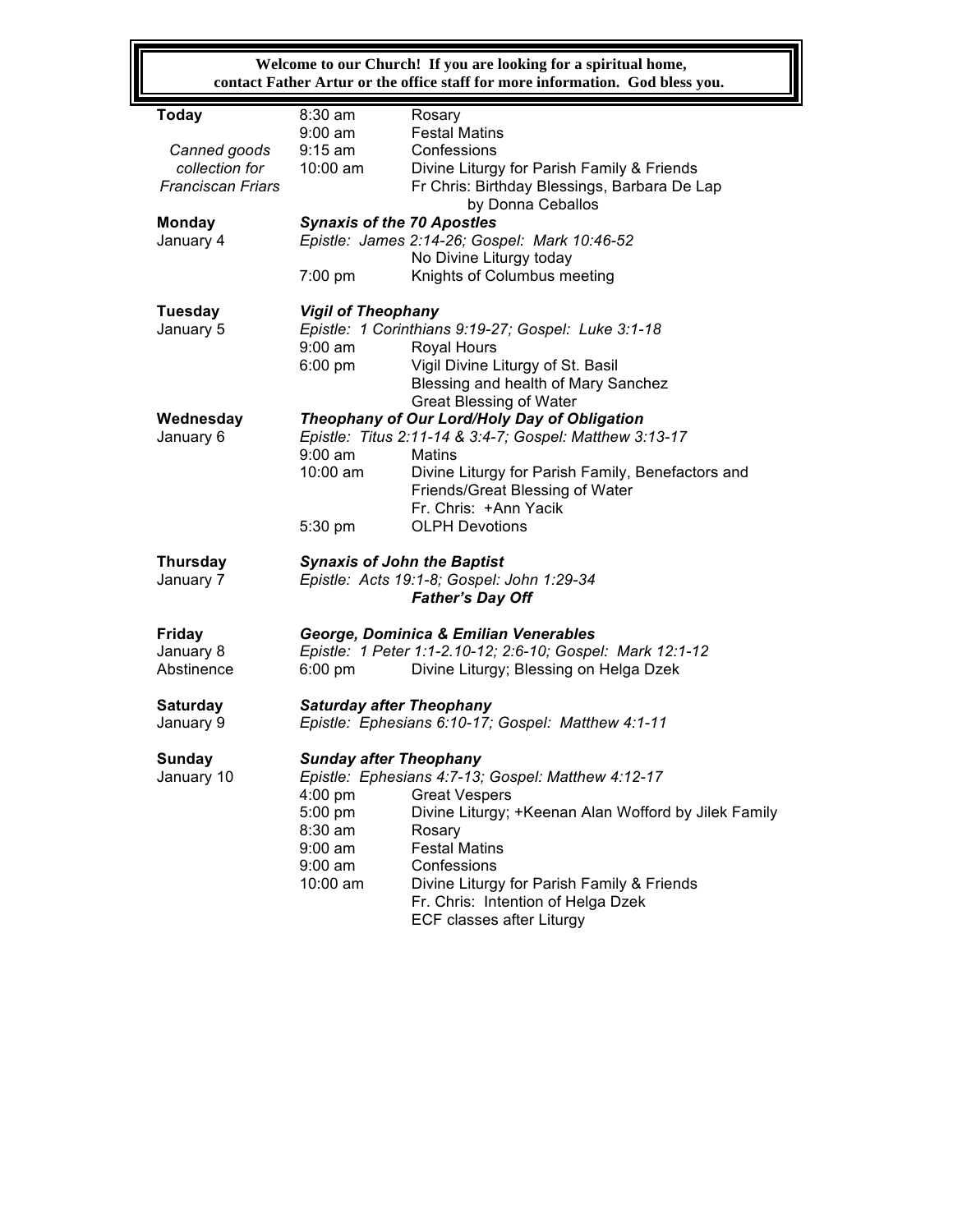#### *O Master and Lord of all, grant healing to your servants. Be clement, show mercy to those who have sinned much, and deliver them, O Christ, from their Iniquities, that they may glorify Your might divine!*

*Physician and Help of those in sickness, Redeemer and Savior of the infirm;*

Fr. Julian Gnall Fr. Anthony Romero

Roy Smith Sven & Barbara Svensson Michele Koetter Abraham Haddad Lillian Murphy Jenny Ford Marilyn Fore Robert Hasaka Frank & Martha Arden Pricilla Hughes Sharif Rabadi Threima Leech Stephen Horner Demetrius Yackanich

Paola Terlaza Henry Zugger John & Margie Disque Phillip Fall Walter Jakymiw Olga Bodnar Frances Brannan John Deflice Kristoff Rajala Jordan Smith Maggie Batsel Katrina Anderson Tony Lucero Chris Overlin

Laura Dominguez Robert Zadel William Frank Joseph Koetter Mary Nell Preisler Jackie De Paolis Donny Terry Mary Murphy Jack & Lorraine Hubbell Quintin Santamaria & Family Heather Mattax Larry Bennett Mary Ellis Mike Harahuc

*Prayers in honor of and to the Blessed Virgin are a powerful weapon against sin, and for healing.* 

Joyful Mysteries are recited from now until January 6.

*If you recite the Rosary at home, please offer these intentions, and join us on Sunday at 8:30 am. Those who recite the Akathist to the Mother of God or the Rosary receive a partial indulgence when they do so in private, plenary indulgence when they do so as a group*



## *Intentions of the Rosary*

**1st Decade:** Help for persecuted Catholics, especially in communist and Islamic states

**2nd Decade:** Spiritual and physical growth of our parish and the Byzantine Catholic Church

- **3rd Decade**: Increase in vocations to priesthood, diaconate, and consecrated life to serve the Byzantine Catholic Church
- **4th Decade**: Repose of the souls who have no one praying for them
- **5th Decade**: Healing of the sick in body, mind and soul

## **Holy Fathers Intentions for January:**

**Universal: Interreligious Dialogue.** That sincere dialogue among men & women of different faiths may produce the fruits of peace & justice.

**Evangelization: Christian Unity**. That by means of dialogue and fraternal charity and with the grace of the Holy Spirit, Christians may overcome divisions.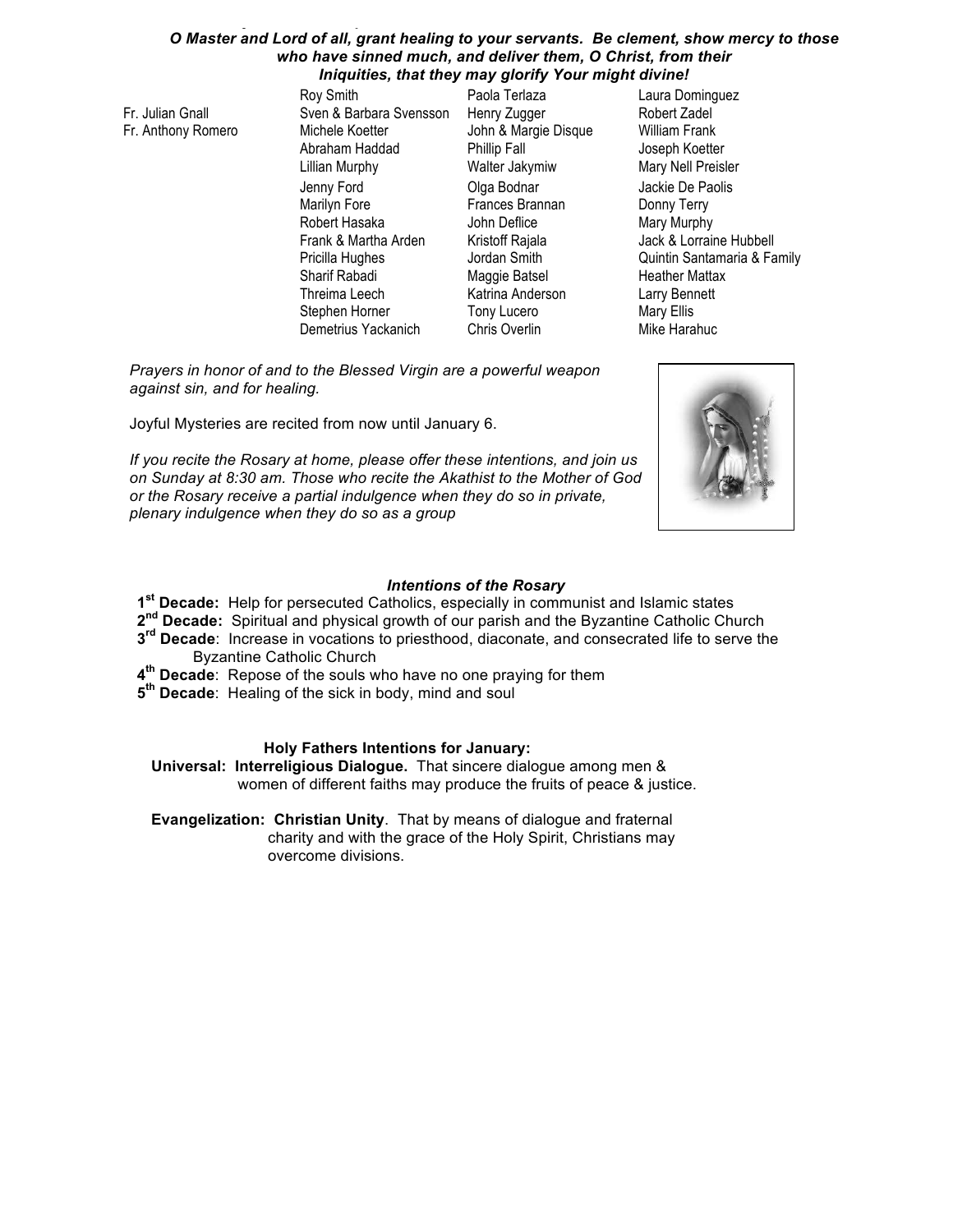## **Tithing & Attendance Report December 27, 2015 Attendance: 47**

| Sunday                       | \$1,076.75 |  |  |
|------------------------------|------------|--|--|
| Tithes - Youth               | 53.00      |  |  |
| St. Nicholas                 | 100.00     |  |  |
| Nativity                     | 1,566.00   |  |  |
| Calendars                    | 56.00      |  |  |
| Candles                      | 66.00      |  |  |
| TOTAL:                       | \$2,917.75 |  |  |
| Our weekly Gift to the Lord– |            |  |  |

*May the Lord Bless your kindness and generosity to His House!*

### **THANK YOU AND GOD BLESS! Fr Artur and Fr Chris are deeply grateful for YOUR thoughtful remembrance in YOUR PRAYERS this Christmas. We also THANK YOU for YOUR cards and GIFTS. Be assured of a place in our prayers. May the Lord BLESS your kindness, generosity and thoughtfulness!!!!!!!!**

## **ETERNAL MEMORY!!!!**

Charles Block, father of our beloved cantor Steve Block, fell asleep in the Lord last Monday December 28th. We offer Steve's family our prayerful condolences and promise of prayers for Charles' eternal repose and their consolation.

May God grant his servant Charles blessed repose and remember him forever!



**Vocation Icon Today: Dodson-Sands Next Sunday: Donlin**

**ALL SOULS SATURDAYS FOR 2016**

We have 5 All Souls Saturdays on which we commemorate by name our beloved deceased. The dates for this year are:

January 30 (Saturday before Sunday of Meatfare)

February 20, February 27, March 5 (3 Saturdays during the Great Fast)

May 14 (the Saturday before Pentecost Sunday).

**Please use** the special envelope in your Budget Envelope Sets to print out only the first names of the deceased you want to remember and place the envelope in the Sunday collection basket or give it to Father. The donation for the All Souls is given to the pastor.

The names are read during All Souls Memorial Liturgy, which is followed also by Panichida.

| <b>DATE</b> | <b>READER</b>   | TROJCA              | <b>GREETER</b> | <b>HOST</b> | <b>COUNTER</b> |
|-------------|-----------------|---------------------|----------------|-------------|----------------|
| Jan. 10     | ⊟ Sven Svensson | Ana Elisa Talamante | -Samia Rabadi  | <b>Open</b> | Open           |

**Barbara's Hall Report:**

# **HAPPY NEW YEAR!**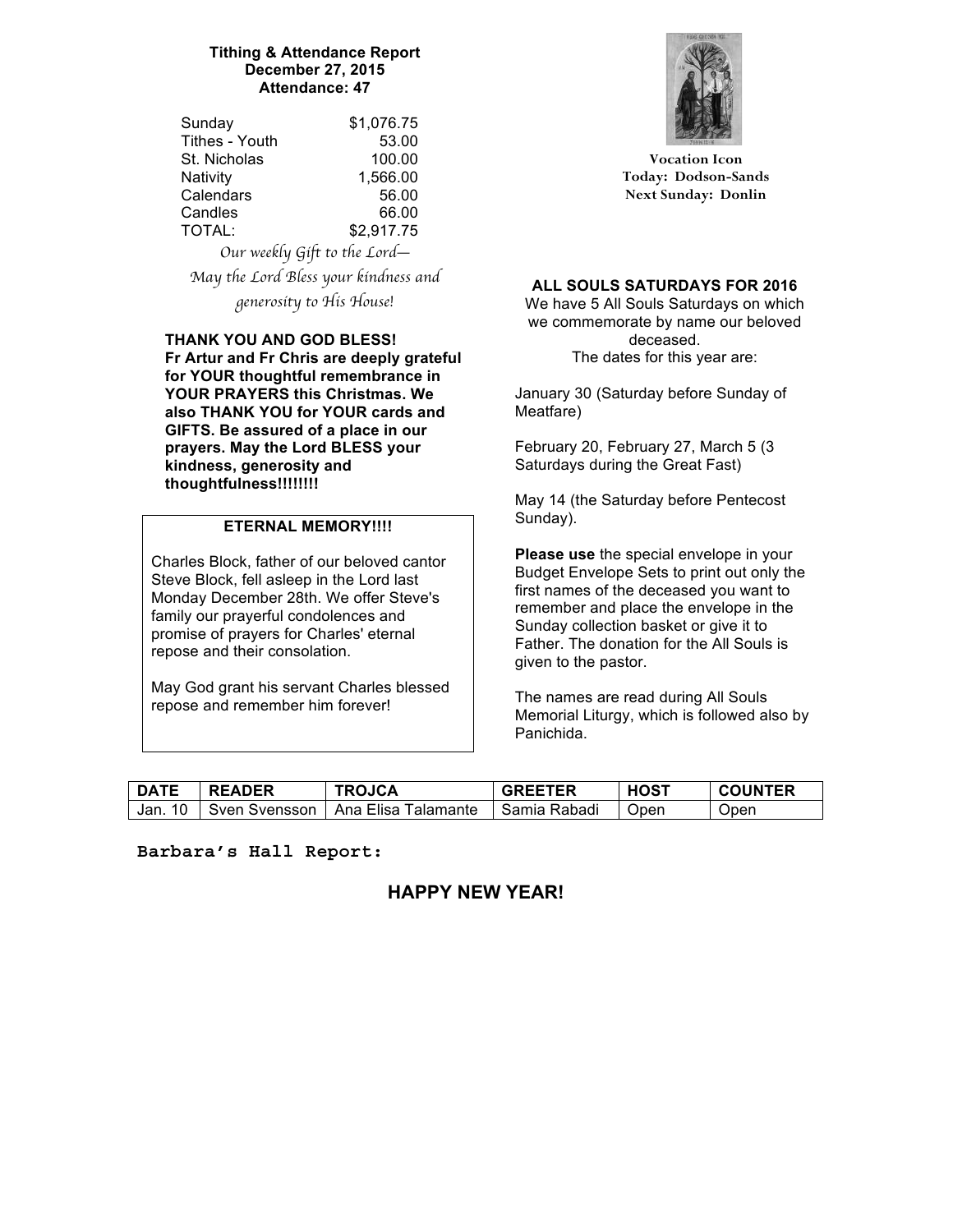#### **THEOPHANY HOUSE BLESSING**

**January is the season for house blessings**. The pastor is invited to come to the family home in order to celebrate this annual rite. **Jordan water from the Theophany service should be provided for Father to do the blessing,** which ideally starts in the family icon corner. Anything else which needs blessings should be placed there, on a white cloth. **The mother has a liturgical role, as she takes a lit candle and leads Father through the house**, turning on the electric lights as they go. The family joins in singing the Theophany troparion, either at the icon corner or the family table, or in a little procession. **Every room is blessed, and Father does not care whether or not the room is clean.** For protection of the family, **all exterior doors are blessed** "in the Name of the Father, the Son, and the Holy Spirit" while Father sprinkles holy water.

In this **home-based ritual, the parish priest comes in his role as spiritual father of the faith community**, *which is why we call priests "Father*", following Saint Paul's example ((Gal. 4:19, 1 Cor. 4:14–15, 2 Tim. 2:1.Titus 1:4, Philem. 10) and St. John throughout his Letters (1 John 2:1, 1 John 2:13–14, 3 John 4). He is able to be welcomed by the family in their own domestic church, the extension of the parish community. It is not a time to worry about the house being spotless: more important is that the family's interior life is spotless!

*Please fill out the house blessing sign-up sheet on the greeting table with your name and phone number. Father will contact you for a date and time.*

**Most sincere thanks to our God-loving parishioners** who beautified our church with wonderful Poinsettias, to those who provided and decorated a real Christmas Tree, those who made our hall ready for the Holy Super, those who took care and organized the dishes for the Holy Supper, for those who did the cleaning, who provided and put out the luminaries, those who with angelic voices made our services ascend up to the Heavenly Choirs.

ALL OUR efforts made this festive season unique and beautiful as never before and filled with LOVE, JOY and family atmosphere. May the new born Savior shower His abundant blessings YOU and all the wonder-workers of OLPH!!!

|                       | Coming Events-Mark Your Calendars Now!                   |
|-----------------------|----------------------------------------------------------|
| Wednesday, January 20 | Sanctity of Life Awareness and Unity Day/Santa Fe        |
|                       | Noon Mass at St. Francis Cathedral                       |
|                       | 1:30 pm Procession to the Roundhouse                     |
| Friday, January 29    | Three Holy Hieriarchs                                    |
|                       | 6:00 pm Divine Liturgy                                   |
| Saturday, January 30  | 1 <sup>st</sup> All Souls Saturday                       |
|                       | 9:00 am Divine Liturgy & Pahachida for Souls of Deceased |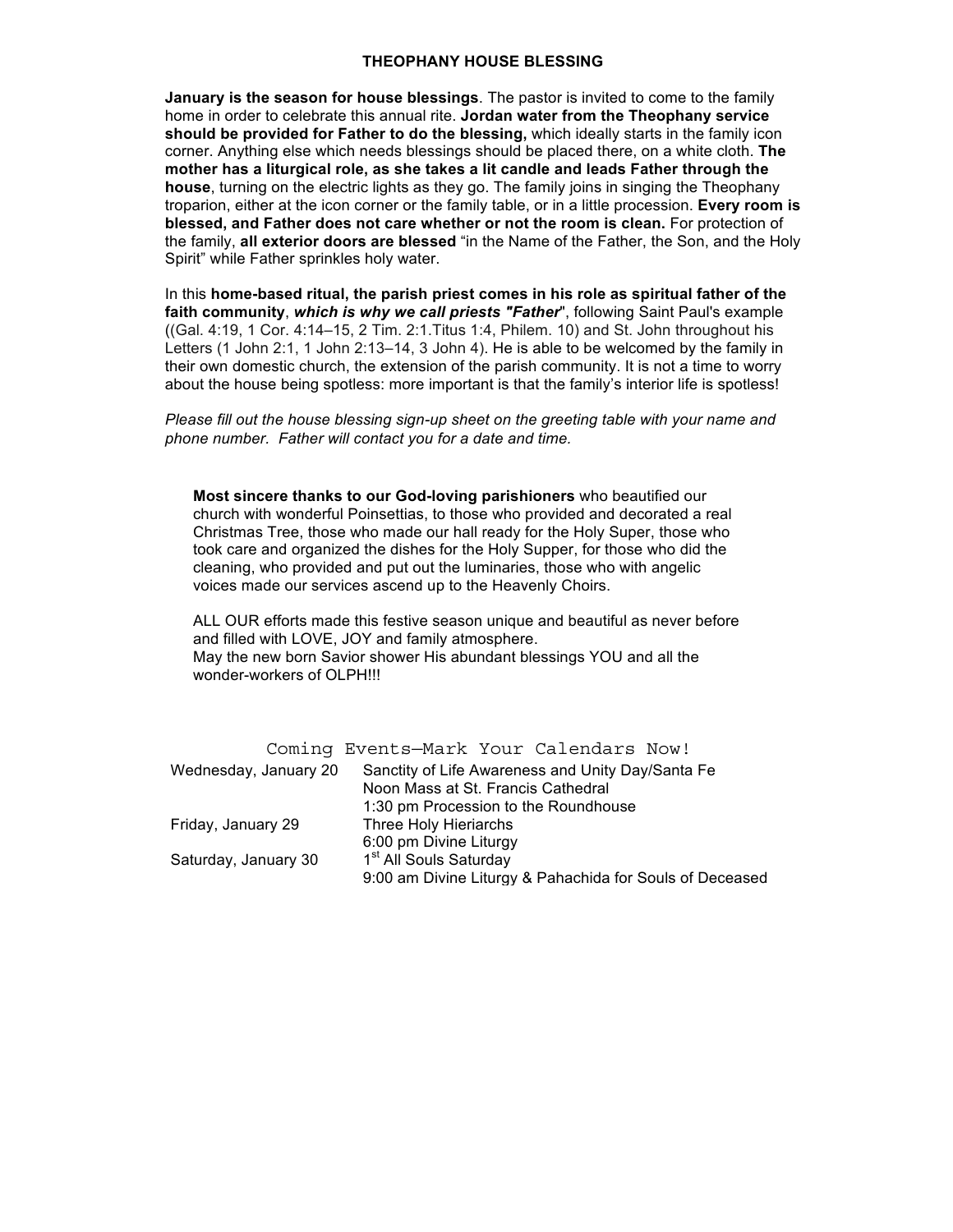#### **Office of Evangelization & Education January 2016 10 Things Pope Francis wants us to Know about Evangelization**

#### **Everyone is Meant to Evangelize**

Every Christian is challenged, here and now, to be actively engaged in evangelization; indeed, anyone who has truly experienced God's saving love does not need much time or lengthy training to go out and proclaim that love.—Evangelii Gaudium

#### **Want Authentic Personal Fulfillment? Evangelize**

When the Church summons Christians to take up the task of evangelization, she is simply pointing to the source of authentic personal fulfillment. For "here we discover a profound law of reality: that life is attained and matures in the measure that it is offered up in order to give life to others. This is certainly what mission means".—Evangelii Gaudium

### **Evangelization Starts with Our Own Relationship with Jesus**

The spread of the Gospel is not guaranteed either by the number of persons, or by the prestige of the institution, or by the quantity of available resources. What counts is to be permeated by the love of Christ, to let oneself be led by the Holy Spirit and to graft one's own life onto the tree of life, which is the Lord's Cross.—Pope Francis Homily, Mass with Seminarians and Novices, July 7, 2013

### **We Must Witness the Faith with Our Lives**

If you happen to be with an atheist who tells you that he does not believe in God, you can read him the whole library, where it says that God exists, and where it is proven that God exists, and he will not believe. [However] if in the presence of this same atheist you witness to a consistent, Christian life, something will begin to work in his heart…. It will be your witness that brings him the restlessness on which the Holy Spirit works.—Homily, Domus Sanctae Marthae, February 27, 2014

### **An Evangelizer Must be Joyful**

Consequently, an evangelizer must never look like someone who has just come back from a funeral! … And may the world of our time, which is searching, sometimes with anguish, sometimes with hope, be enabled to receive the good news not from evangelizers who are dejected, discouraged, impatient or anxious, but from ministers of

the Gospel whose lives glow with fervor, who have first received the joy of Christ".—Evangelii Gaudium

#### **We Must Encounter People to Evangelize**

Be servants of communion and of the culture of encounter! I would like you to be almost obsessed about this. Be so without being presumptuous, but rather be guided by the humble yet joyful certainty of those who have been found, touched and transformed by the Truth who is Christ, ever to be proclaimed.— Homily, World Youth Day, July 27, 2013

#### **We Must Know How to Give an Initial Proclamation of Jesus**

On the lips of the catechist the first proclamation must ring out over and over: "Jesus Christ loves you; he gave his life to save you; and now he is living at your side every day to enlighten, strengthen and free you…. nothing is more solid, profound, secure, meaningful and wisdom-filled than that initial proclamation. " — Evangelii Gaudium

### **Get Out of Our Comfort Zone**

I prefer a Church which is bruised, hurting and dirty because it has been out on the streets, rather than a Church which is unhealthy from being confined and from clinging to its own security. I do not want a Church concerned with being at the center and which then ends by being caught up in a web of obsessions and procedures.—Evangelii Gaudium

### **Evangelizers Love People**

Evangelizers thus take on the "smell of the sheep" and the sheep are willing to hear their voice. An evangelizing community is also supportive, standing by people at every step of the way, no matter how difficult or lengthy this may prove to be. It is familiar with patient expectation and apostolic endurance. — Evangelii Gaudium

### **Everyone Needs to be Evangelized**

Jesus teaches us that the Good News, which he brings, is not reserved to one part of humanity, it is to be communicated to everyone.—Angelus, January 26, 2014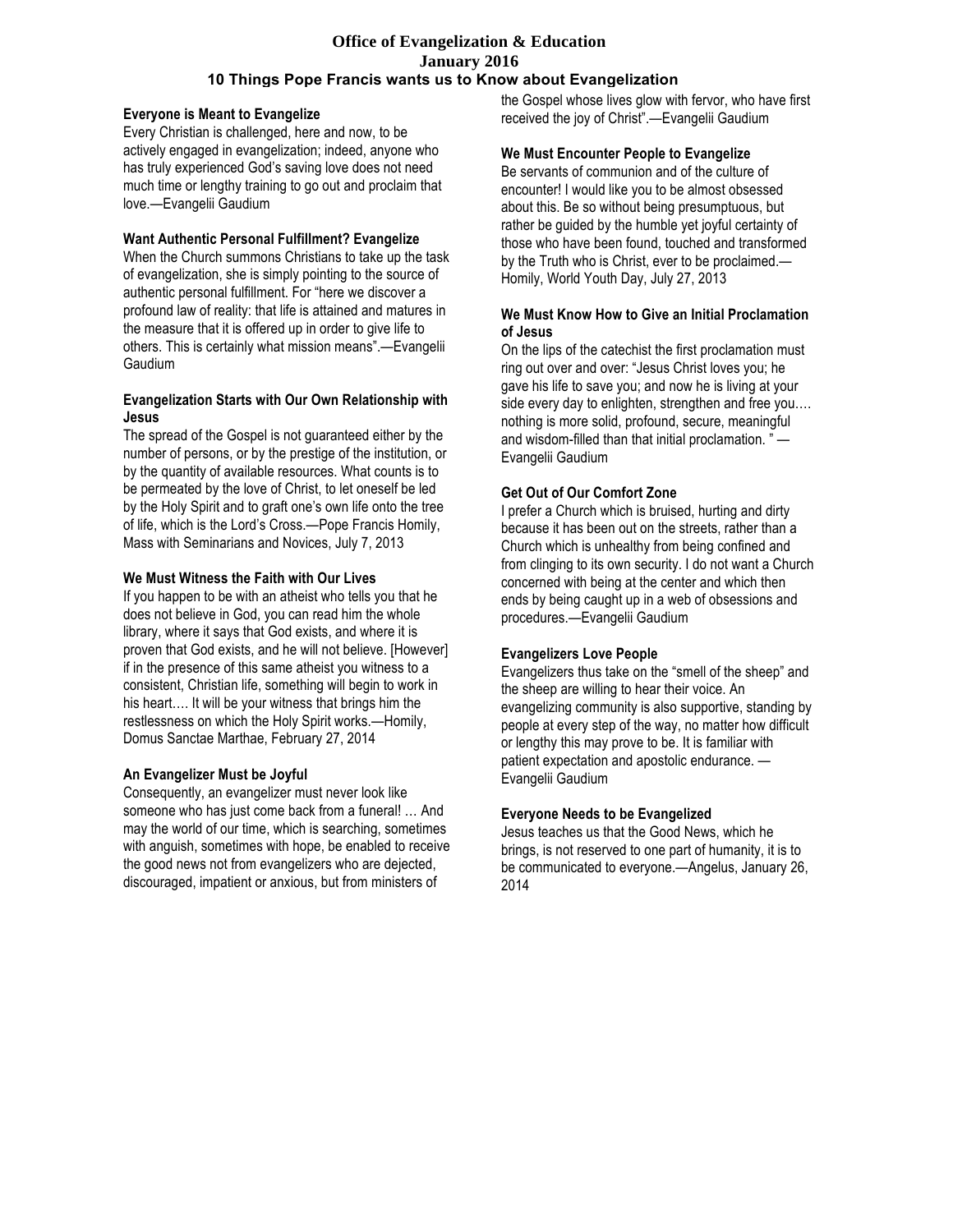## **Theophany by Fr. Christopher Zugger**

#### **The Theophany Icon**

**John baptizes Jesus**, but he is shown bent over in reverence, and either looking at heaven or facing the Lord. **Jesus is the center** of the icon in every way, and not John, as the other two Persons of the Holy Trinity are revealed above His head. Near to John is a **tree with an ax laid at the root**, recalling John's own preaching to those who came to him: *"And now also the ax is laid to the root of the trees: therefore every tree which brings not forth good fruit is hewn down, and cast into the fire."* (Matt 3:10). St. John will indeed decrease so that Jesus may increase, but he is not tossed aside and will be an important figure still. **John is always dressed** in the traditional clothing of the **prophets**. One hand rests on Jesus in His humanity, the other points to heaven for His divinity.

 the Son of Man, He is rooted in the river. **His**  Christ is always in the center, standing in the flowing waters of the Jordan. **Jesus is in the water, yet outside of the water**: as the Creator, He stands above His creation but as **right hand spells out His name and title**: IC XC, Jesus the Christ, in Greek letters.

**In the center of the icon: the moment of revelation itself: John baptizes Jesus, Who is the Son of God; the Spirit of God descends from on high; God the Father's hand appears inside a nimbus of glory, and the Father speaks. It is the first clear revelation of the Trinity in Scripture!** 

**God the Father is revealed as the neverending circle of light**, and rays come forth either in a three-branch or one straight down to Jesus' head. **God the Holy Spirit descends "like a dove"** and so is shown in that form. Thus, the life-giving Person does not come down in blazing fire, but like the landing of one of the gentlest of God's creatures!

Across from this, the **angels are prepared to assist Jesus**: notice that their hands are covered. Even "the holy bodiless powers of heaven" do not dare to touch their Maker!

**Sometimes little people and animals are shown in the flowing Jordan**: Fish swim in two directions, to show the river parting for Jesus, This is a reflection of the words of the Psalmist regarding the Messiah (Christ): "the sea saw and fled, the Jordan turned back" (Psalm 114:3).. The man personifies the Jordan, a sea dragon or a crowned woman the oceans, and the serpents those who are crushed by the redeemer (Genesis 3:15). **Jesus defeats death, and brings forth true life in the power of the Holy Spirit!**

#### **Theophany icon explained**:

The **paradox** that Jesus Christ might be revealed as God through an act of submittal to a mere man, John, is shown well in the Icon. Though **John is baptizing Christ, it is the former who is shown bent over** in reverence to the latter. In other icons, John is shown with his face turned toward heaven and beholding the miracle of the Theophany; either way, despite being the baptizer, he is not central to the scene**.** 

**Near to John is a tree with an axe laid at the root, recalling John's own preaching** to those who came to him: "And now also the ax is laid to the root of the trees: therefore every tree which brings not forth good fruit is hewn down, and cast into the fire." (Matt 3:10). Present in the icon, this shows that whilst the Baptizer must now "decrease so Christ may increase", John's teachings and role are not done away with now the Holy Trinity has been revealed.

On the opposite bank to John the Baptist**, angels wait** invisibly to receive the newly baptized Christ and clothe Him. And so, on the left is the forerunner of Christ, John, with his sermon of repentance represented by the tree and axe; on the right, the angels wait with reverence to accept the newly revealed Son of God. In the middle – the moment of revelation itself.